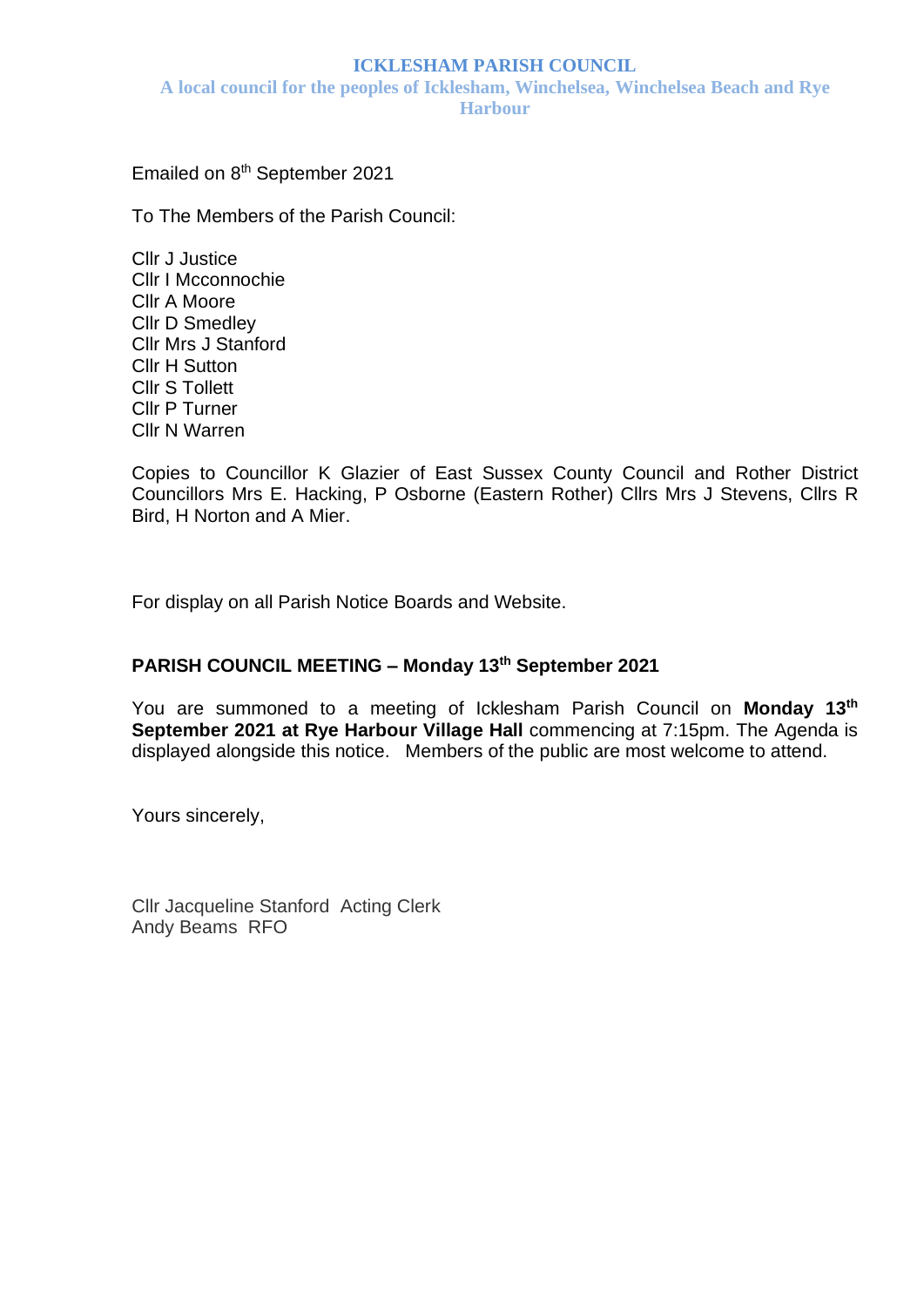## **AGENDA**

#### **For the Full Council Meeting of Icklesham Parish Council Monday 13 th September 2021 at Rye Harbour Village Hall commencing at 7.15 p.m.**

**1. The Chairman will invite members of the public to comment or ask questions on any matters in respect of the business on the agenda**. **(15 minutes)**

**2. To receive reports and ask questions of the County Councillor Keith Glazier and the Rother District Councillors for Eastern Rother concerning County Council and Rother District Council matters. (10 minutes)**

#### **3. Apologies for absence.**

- a. To receive and record apologies for absence.
- b. To consider any requests for approval of reasons for absence, if any.

Members are also asked to complete and sign the circulated attendance sheet.

**4. Disclosure of Interests** - to receive any disclosure by members of personal interest required under the Council's Code of Conduct and to consider any written requests made by members for dispensation to allow them to participate in, and vote on, an agenda item for which they have a disclosable pecuniary interest. Members are reminded (a) to repeat their declaration immediately prior to commencement of the item in question and (b) complete the declaration of interests form.

## **5. To consider and approve the signing by the Chairman of the attached minutes of the Extraordinary Council meeting of 25 th August 2021.**

#### **6. To welcome our new Clerk Mrs. Jenner Sands and to note that Ms. Danielle Heffernan will be joining us as Assistant Clerk on 20th September, 2021.**

## **Matters Requiring a Decision by the Council**

**7.** Co-option of four councillors to fill the vacancies in Icklesham Ward. Valid applications will be circulated to all councillors before the meeting. Candidates will be offered the opportunity to speak in support of their application; this will be followed by a vote by way of a show of hands. A declaration of acceptance of office to be completed after co-option.

Applications received from:

- 1. Claire Rice
- 2. Ian Mann
- 3. Darren Kitteridge
- 4. Angela Thomson

**8. Hosting for Rialtus Software** Cllr Stanford, Acting Clerk, recommends the Council consider agreeing that our accounts software be hosted giving easier access for both Clerks of our accounts and allotment software to avoid holding software on laptops.Quotations will be available at the meeting.

## **9. Financial Matters**

- (a) To receive the list of Items paid to date in August June 2021 and items for payment to date – available at the meeting.
- (b) Receipts and Payments report